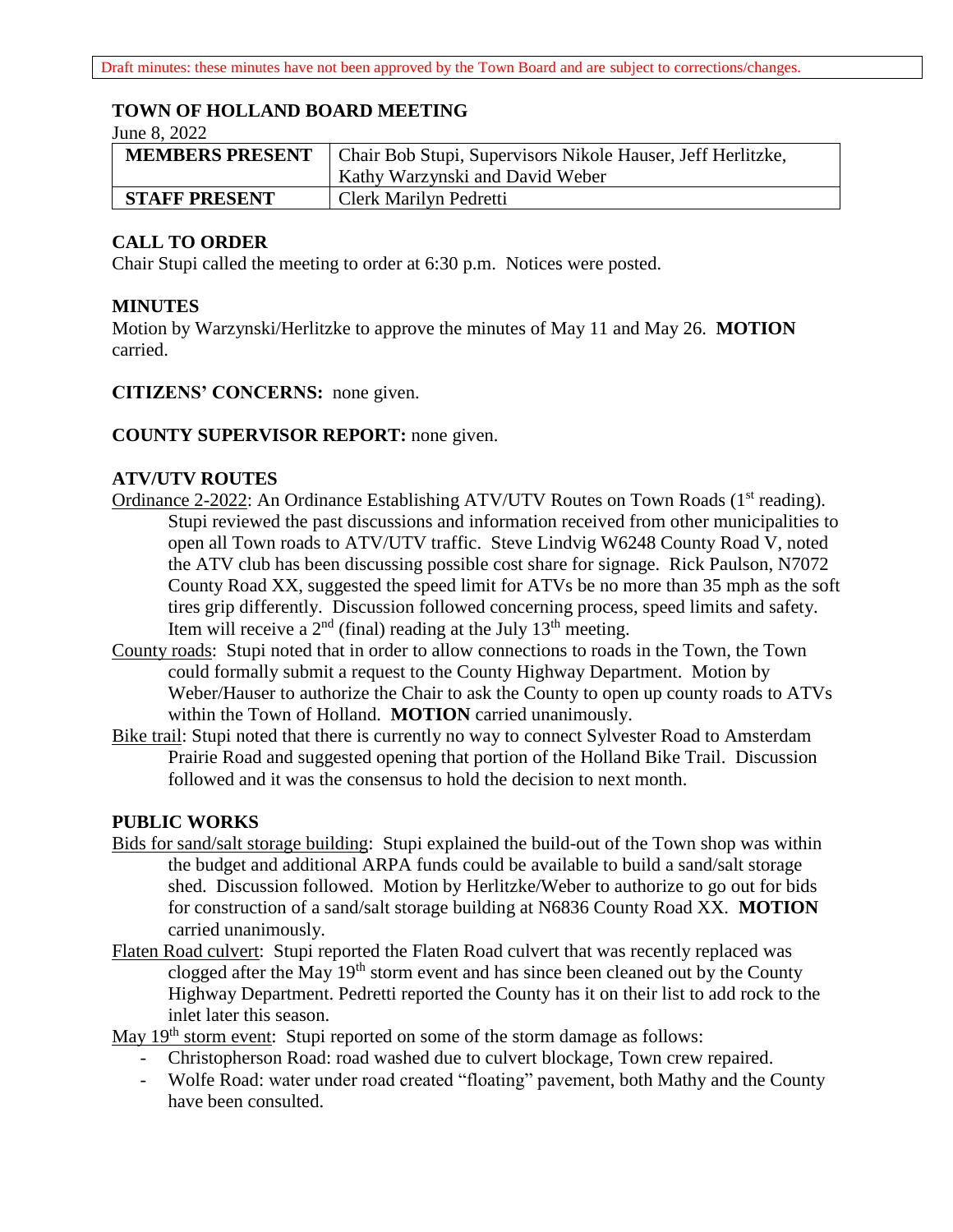- Holseth Road: past logging and other erosion issues caused wash-outs and debris deposits from Holseth to Sylvester. County Land Conservation was consulted.
- Holland Bike Trail: portion on the north end was blown-out and a cottonwood tree's roots were exposed. Stupi declared an emergency and had Harter Trucking repair the trail.
- Fawn Meadow Lane: while the collection pond and dike system were holding, two houses were directing rain gutters incorrectly, causing eroding banks. They have since been corrected but additional work will be required.
- Old NA: washing along the road near County Road XX. The County will be consulted for possible drainage solutions as they plan the upgrade for 2024.

Town Crew report: Stupi reviewed the Town Crew written report. He said the crew did a great job cleaning up after the storm event.

## **PLAN COMMISSION**

- Zoning Variance: Dan Dymond, N13468 Canar Pines Lane, Trempealeau, requested a variance for property at N9110 Council Bay Road to place a structure (solar panel) in the right-ofway setback of County Road T. Warzynski reported the Plan Commission recommended denial based on the setback and setting precedence. She reported that additional information has since been provided allowing for exceptions for renewal energy. Dymond explained the request and solar efficiency. Discussion followed concerning tree removal, setback vs right-of-way, neighboring views, shading and placement of the panels. Herlitzke expressed support due to the exception for renewal energy. Motion by Herlitzke/Weber to recommend approval of the variance at N9110 Council Bay Road at 60' [within the setback]. **MOTION** carried unanimously.
- Boundary Agreement Plat Review: Warzynski explained the Town was asked for input concerning the Seven Bridges North Preliminary Plat in the Village of Holmen, as outlined in the Boundary Agreement. She noted the Plan Commission recommended the following:
	- 1. Remind the Village the Town has the Dark Sky Ordinance and to keep lighting to a minimum.
	- 2. The plat did not seem to have a park and that is a concern with the number of houses and the stress that may put on the Holland Estates Park.
	- 3. With the increased traffic north on McWain Drive, ask the Village to install a stop sign between the two subdivisions.

Discussion followed. It was the consensus to forward those concerns to the Village. Report on 6/1/22 meeting: Warzynski reported they will be drafting a condominium ordinance.

# **STORMWATER UTILITY COMMISSION**

- May 19<sup>th</sup> storm event: Warzynski reviewed the various stormwater issues resulting from the May 19<sup>th</sup> storm event and recommendations for possible solutions. Discussion followed. Motion by Warzynski/Hauser to hire a service to clean-out the culvert and hire an excavator for Holseth Road and hire culvert clean-out at Chris Court, and recommend hiring an engineer for Fawn Meadow Lane. **MOTION** carried unanimously.
- Report on 6/1/22 meeting: Warzynski reported they had a demonstration on the new mapping application.

# **PARKS**

Holland Estates Park: Hauser reported the committee recommended allowing for temporary signage to acknowledge donors of the ballfield project. Motion by Warzynski/Herlitzke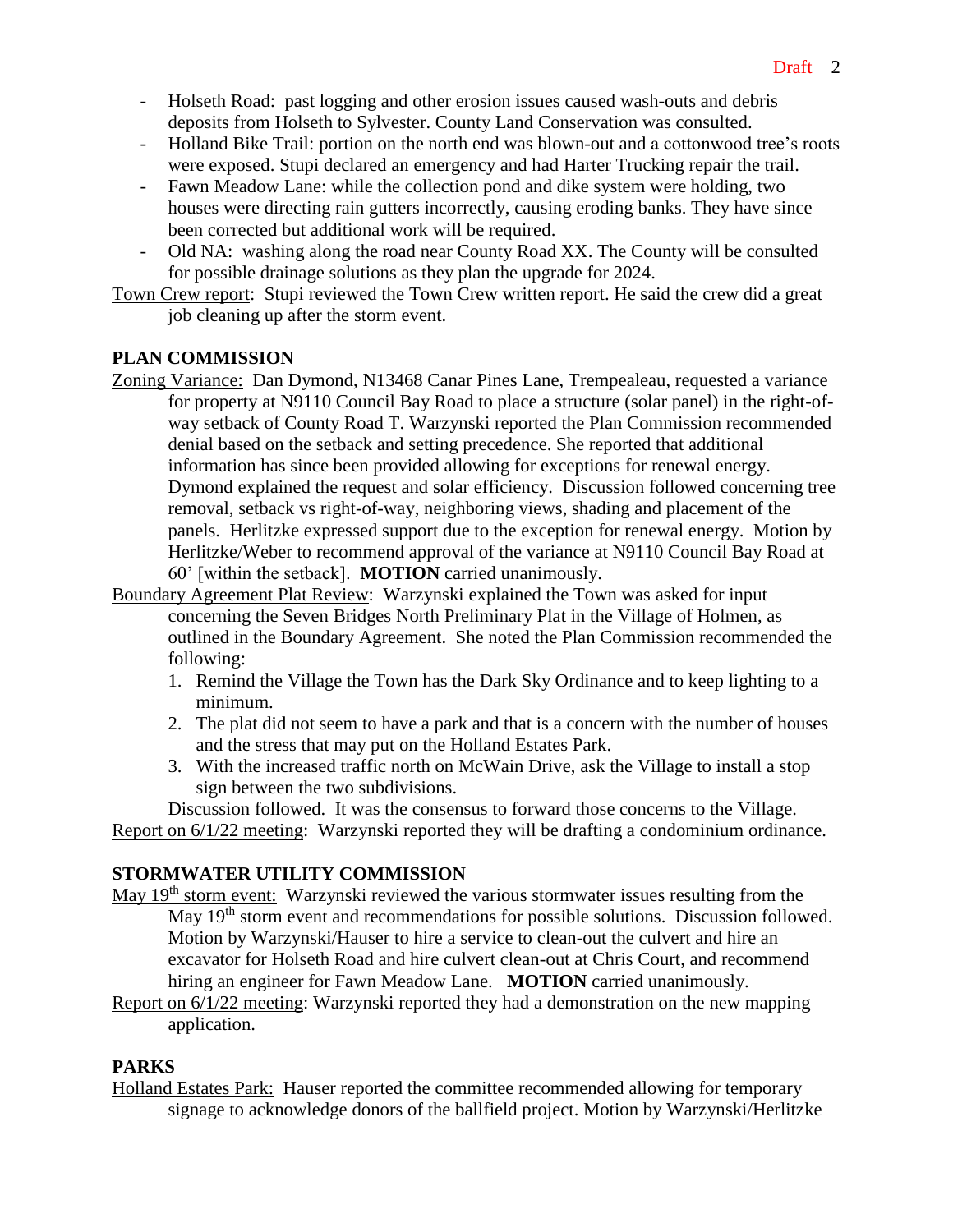to put up temporary signs (until permanent signs are installed) to recognize the donors for Holland Estates ballfield. **MOTION** carried unanimously.

- Park vandalism: Hauser reported the vandalism to the restrooms is being fixed and the offender is doing community service. She reported Hammes Park has had another incident with graffiti. Discussion followed.
- Garbage can project: Hauser reported the committee recommended spending up to \$1,000 to replace the garbage can liners for the new holders. Discussion followed. Motion by Herlitzke/Weber to approve buying garbage can liners in an amount not to exceed \$1,000. Motion carried 4 to 1 (Warzynski).
- Park budget: Hauser reported the committee recommended transferring money from the powerline fund to cover Park expenses. Discussion followed. Motion by Herlitzke/ Stupi to transfer \$25,000 to cover park expenses. **MOTION** carried unanimously. Report on  $\frac{5}{19/22}$ : Hauser noted everything was covered.

## **FIRE DEPARTMENT**

Stupi referred to the minutes and noted they continue to work on the referendum and collaboration agreement. He reported they all agreed on an MOU to extend the contract with the City until the end of the year. He reported call volumes are up. Herlitzke reported the new truck should arrive November or December.

## **TOWN ADMINISTRATION**

- MH round-about: Stupi reported all parties have signed the Memorandum of Understanding (MOU) for the round-about at County Road MH and Briggs Road. He noted that as part of the MOU, the Town is required to provide \$355,000 by August  $1<sup>st</sup>$  for the escrow account. Discussion followed. Motion by Warzynski/Herlitzke to authorize us to seek a loan for our \$355,000 share of the round-about. **MOTION** carried unanimously.
- Covid-19 update: Stupi noted nothing has changed and the Town will continue to follow County protocol.

# **LIQUOR LICENSES**

Stupi reported the following liquor license applications:

- Class "B" Combined: Drugan's Castle Mound Inc., W7665 Sylvester Road, Agent: Michael Drugan; Whispering Pines Campground, N8905 U.S. Highway 53; Agent: Alex Parcher; and
- Class "B" Beer: Holmen Rod & Gun Club, W7503 County Road T, Agent: Bruce Hansen Gunslick Trap Club, N6767 Briggs Road, Agent: Jon Erickson.

Motion by Herlitzke/Warzynski to approve the liquor license renewals as presented. **MOTION**  carried unanimously.

## **OPERATOR'S LICENSES (for service of alcohol)**

Clerk Pedretti provided a list of 15 applicants as follows:

Holmen Rod & Gun Club: Bruce Hansen, Lawrence Kaatz, Zachery Kaatz, and Mark Kunes; Holmen Gunslick Trap Club: Jon Erickson, Stephen Esterle, Mark Kopp, and Michael Leavitt; Drugan's Castle Mound: Keegan Drugan, Sarah Grover, David Hutson, and Rochelle Stone; and Whispering Pines Campground: Danny Howe and Adam Kennedy.

Motion by Herlitzke/Warzynski to approve the 15 operator's licenses listed. **MOTION** carried.